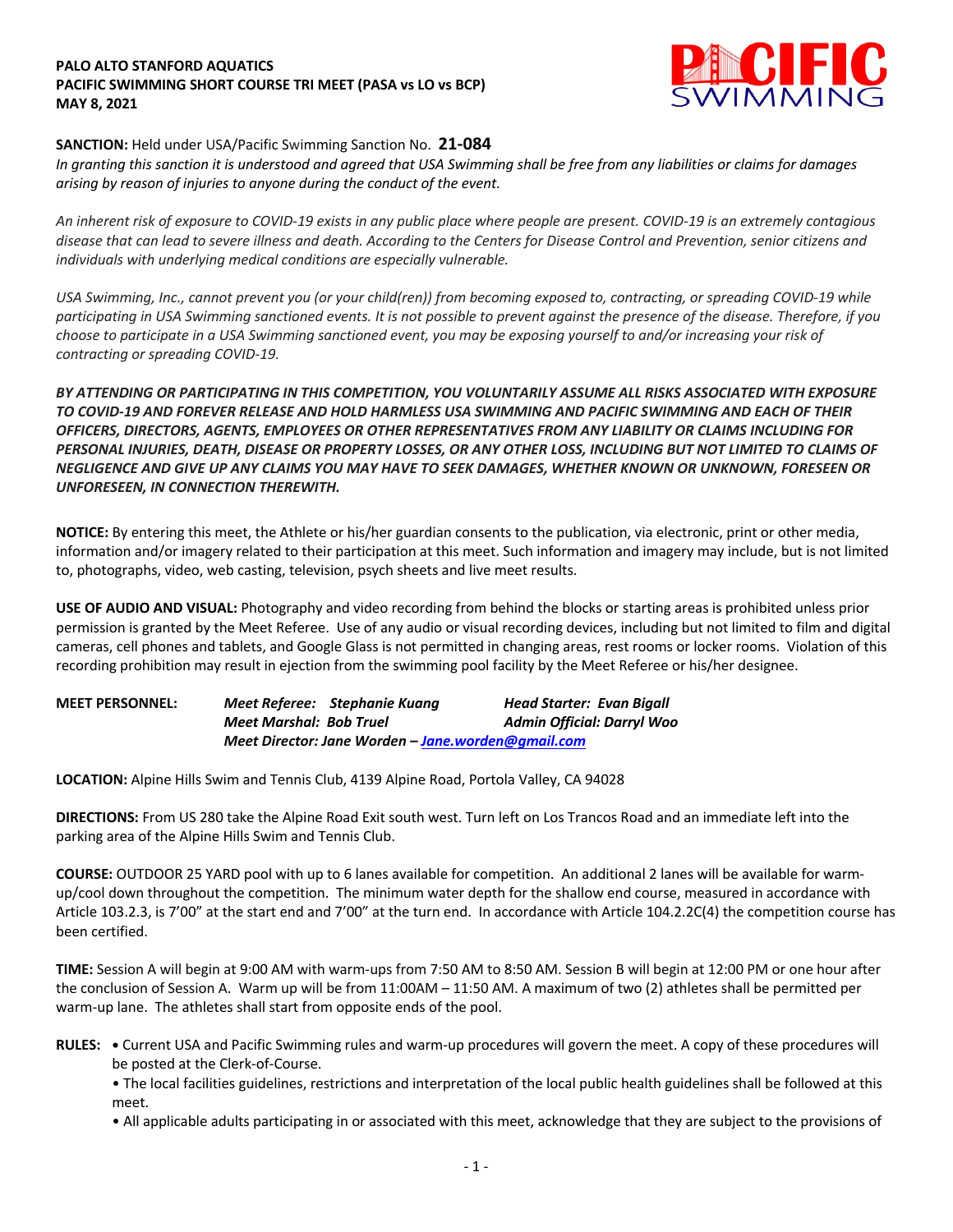the USA Swimming Minor Athlete Abuse Prevention Policy ("MAAPP"), and that they understand that compliance with the MAAPP policy is a condition of participation in the conduct of this competition.

- All events are timed finals.
- All events will swim fast to slow.
- Athletes may compete in **a MAXIMUM of 3** events per day.
- All Athletes ages 12 and under should complete competition within four (4) hours.

• Entries will be accepted until the number of splashes exceeds the estimated timeline, per the "Four-Hour Rule," based on the Athletes age and gender, or when the number of entered athlete meets maximum facility capacity as determined by facility and local health restrictions.

**•** If local conditions warrant it the Meet Referee, with the concurrence of the Meet Director, may require a mandatory scratch down. Immediate cash refunds will be made for any mandatory scratches.

• **All Coaches and Officials must wear their USA Swimming membership cards in a visible manner.** 

**ATTENTION HIGH SCHOOL ATHLETES:** If you are a high school athlete in season, you need to be Unattached from this meet. It is the athlete's responsibility to be Unattached from this meet. You can un-attach at the meet if necessary. This does not apply to athletes swimming under the rules of the Nevada Interscholastic Activities Association (NIAA).

**UNACCOMPANIED ATHLETES:** Any USA Swimming Athlete-Member competing at the meet must be accompanied by a USA Swimming Member-Coach for the purposes of Athlete supervision during warm-up, competition and warm-down. If a Coach-Member of the Athlete's USA Swimming Club does not attend the meet to serve in said supervisory capacity, it is the responsibility of the Athlete or the Athlete's legal guardian to arrange for supervision by a USA Swimming Member-Coach. The Meet Director or Meet Referee may assist the Athlete in making arrangements for such supervision; however, it is recommended that such arrangements be made in advance of the meet by the Athlete's USA Swimming Club Member-Coach.

**RACING STARTS:** Athletes must be certified by a USA Swimming member-coach as being proficient in performing a racing start or must start the race in the water. It is the responsibility of the Athlete or the Athlete's legal guardian to ensure compliance with this requirement.

**RESTRICTIONS:** • Smoking and the use of other tobacco products is prohibited on the pool deck, in the locker rooms, in spectator

- seating, on standing areas and in all areas used by Athletes, during the meet and during warm-up periods.
- Sale and use of alcoholic beverages is prohibited in all areas of the meet venue.
- No glass containers are allowed in the meet venue.
- No propane heater is permitted except for snack bar/meet operations.
- All shelters must be properly secured.
- Deck Changes are prohibited.

• Destructive devices, to include but not limited to, explosive devices and equipment, firearms (open or concealed), blades, knives, mace, stun guns and blunt objects are strictly prohibited in the swimming facility and its surrounding areas. If observed, the Meet Referee or his/her designee may ask that these devices be stored safely away from the public or removed from the facility. Noncompliance may result in the reporting to law enforcement authorities and ejection from the facility. Law enforcement officers (LEO) are exempt per applicable laws.

• Operation of a drone, or any other flying apparatus, is prohibited over the venue (pools, Athlete/Coach areas, Spectator areas and open ceiling locker rooms) any time Athletes, Coaches, Officials and/or Spectators are present.

**ELIGIBILITY:** • Athletes must be current members of USA Swimming and enter their name and registration number on the meet entry card as they are shown on their Registration Card. If this is not done, it may be difficult to match the Athlete with the registration and times database. The meet host will check all Athlete registrations against the SWIMS database and if not found to be registered, the Meet Director shall accept the registration at the meet (a \$10 surcharge will be added to the regular registration fee). Duplicate registrations will be refunded by mail.

• Meet is open only to qualified athletes registered with **Palo Alto Stanford Aquatics, Ladera Oaks, and Bay Club Panthers.**  Athletes who are unattached but participating with **Palo Alto Stanford Aquatics, Ladera Oaks, or Bay Club Panthers** are eligible to compete.

- Entries with **"NO TIME" will be accepted.**
- Disabled Athletes are welcome to attend this meet and should contact the Meet Director or Meet Referee regarding any special accommodations on entry times and seeding per Pacific Swimming policy.
- Athletes 19 years of age and over may compete in the meet for time only, no awards. Such Athletes must have met standards for the 17-18 age group.
- The Athlete's age will be the age of the Athlete on the first day of the meet.